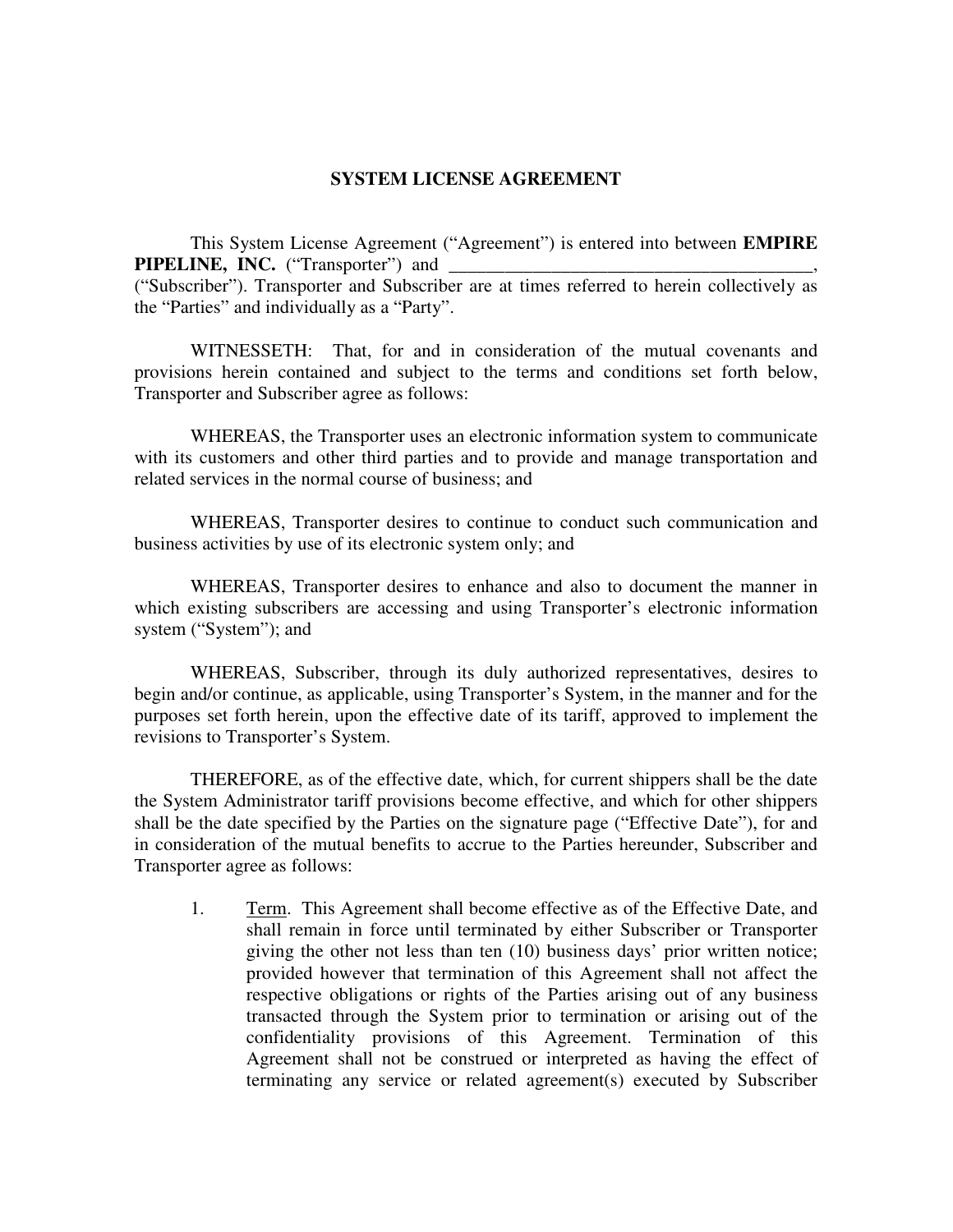*Empire Pipeline, Inc. System License Agreement*  Page **2** of **10**

> while using the System during the period in which this Agreement was in effect.

- 2. License. Subscriber acknowledges that the System is proprietary to the Transporter, that access is granted for the convenience of the Subscriber, and that Transporter retains all rights of ownership in its System. Nothing contained herein shall be construed to give Subscriber an express or implied license or right in any of Transporter's existing or future copyrights, trademarks, service marks, trade secrets, patents, patent applications or other proprietary rights associated with the System, including the design and architecture thereof. Subscriber shall not reverse engineer, decompile, disassemble or engage in any other acts regarding the source code of the System in its present or any future version. Transporter reserves the right to modify, change, adjust, replace or terminate all or any portion of the System at any time and for any reason.
- 3. System Business Functions.
	- (a) Pursuant to the provisions of this Agreement, and subject to any limitations contained in Transporter's tariff or Standards of Conduct ("SOC") and/or internal business procedures, as applicable, and any applicable modifications to Transporter's tariff from time-to-time, Subscriber shall be given access to the System and allowed to use the System to perform the following business functions, as applicable, to the extent available, and in accordance with this Agreement: (1) obtain information relating to service under Subscriber's existing service agreement(s); (2) submit and/or confirm nominations; (3) designate the notice contacts required under service agreements and/or applicable tariffs and/or SOC; (4) view, submit and/or download gas volume data; and (5) view and/or download invoices; and (6) agree to agents and assignment of rights to such agents. Such available business functions may change from time to time as specified by Transporter, and any such changes will be communicated by system-wide notice(s) posted on the Transporter's web site. Subscriber and/or its authorized users shall obtain at its cost computer hardware and software necessary to utilize the System (including without limitation, a NAESBcompliant internet browser, Adobe document reader software, and MS Excel software, all as upgraded and/or superseded from time to time). Additionally, Subscriber and/or its authorized users will ensure the lawful installation and maintenance of such software for each computer, smart phone, tablet, or other internet-compatible device from which the System will be accessed.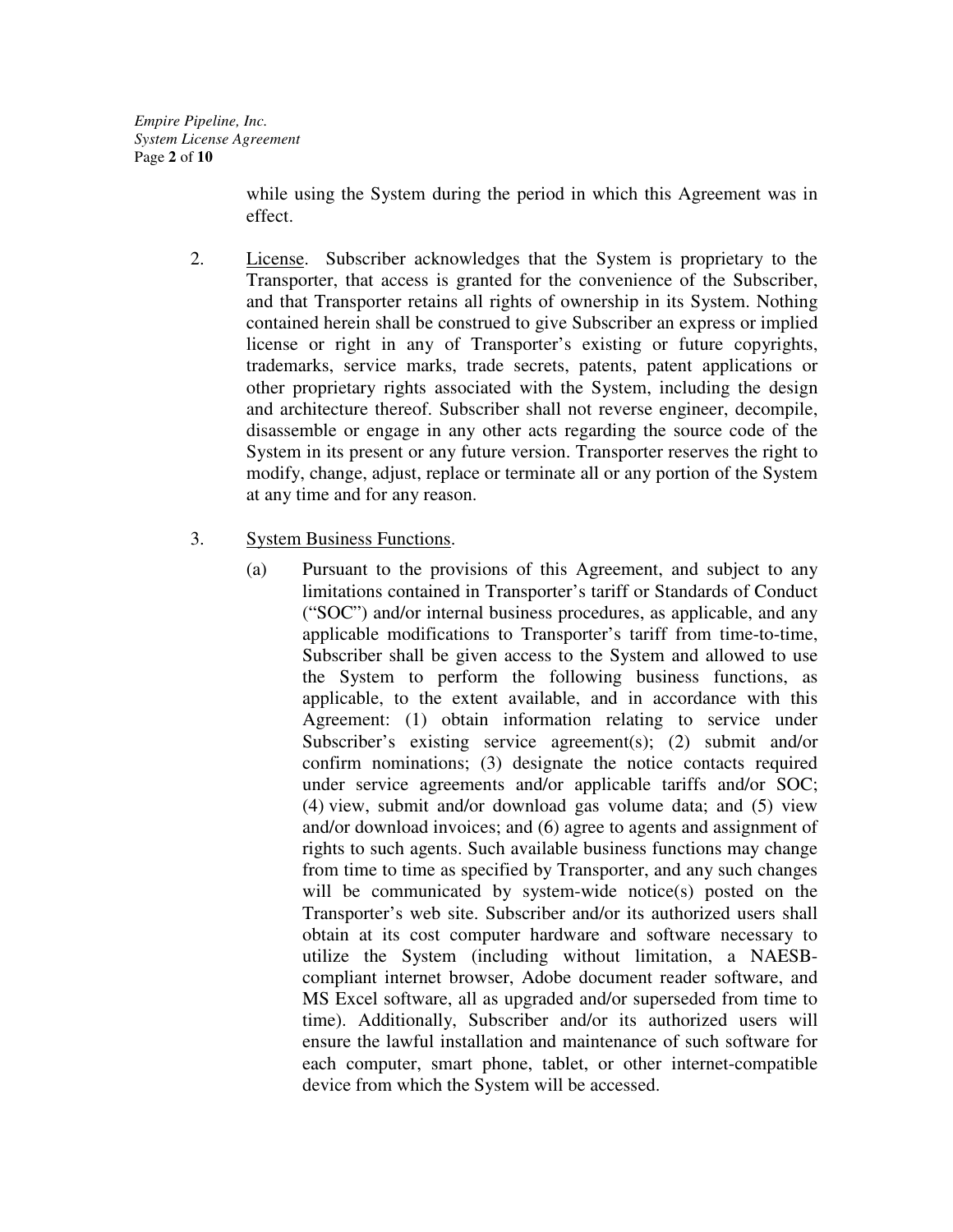*Empire Pipeline, Inc. System License Agreement*  Page **3** of **10**

> (b) Should Subscriber participate in a capacity release program on Transporter, Subscriber can, subject to Transporter's tariff and/or internal business procedures, use the System to post an offer or withdraw an offer to release capacity, place or withdraw bids for released capacity, accept awarded capacity and recall released capacity. In addition, subject to applicable tariff and/or internal business procedures, if capacity is awarded to Subscriber in a temporary capacity release transaction, the System will automatically create a binding agreement with Transporter under terms consistent with such Transporter's current applicable form of service agreement and the terms of such release transaction contained in the applicable capacity release documentation (e.g., offer, bid) related thereto.

#### 4. Access and Security Terms.

(a) Subscriber shall designate one individual and a backup individual as a Security Administrator ("SA") for the purpose of identifying individual user(s) that require access to Transporter's System, and establishing access rights for authorized users on behalf of Subscriber. The initial designation of an SA shall be made in writing and in the form required by Transporter ("SA Request Form"). Subscriber can designate replacement/additional SA(s) from time to time by completing a new SA Request Form. Upon receipt and acceptance of the SA Request Form, Transporter or its designee shall provide Subscriber with necessary user information ("User ID(s)") and perform related setup activities for the indicated SA. Subscriber's SA shall be responsible for requesting System access for new users and updating any individual user's information and system access authority in the System for Subscriber's users, including, but not limited to, any changes in a user's or SA's employment status or role in performing certain activities on behalf of Subscriber. Subscriber's SA shall be required to perform periodic reviews of the status of a Subscriber's individual users. Subscriber represents and warrants to Transporter that the person(s) who are designated to perform a specific function or activity from time to time will have been duly authorized by Subscriber to perform that activity. In particular, Subscriber understands and agrees that those persons so designated to take actions on Transporter's system, including SAs executing any contracts will have the authorization necessary to enter into such agreements, (such as agency agreements or any other agreements to the extent such capability is provided in the future from time to time) in the System on behalf of Subscriber,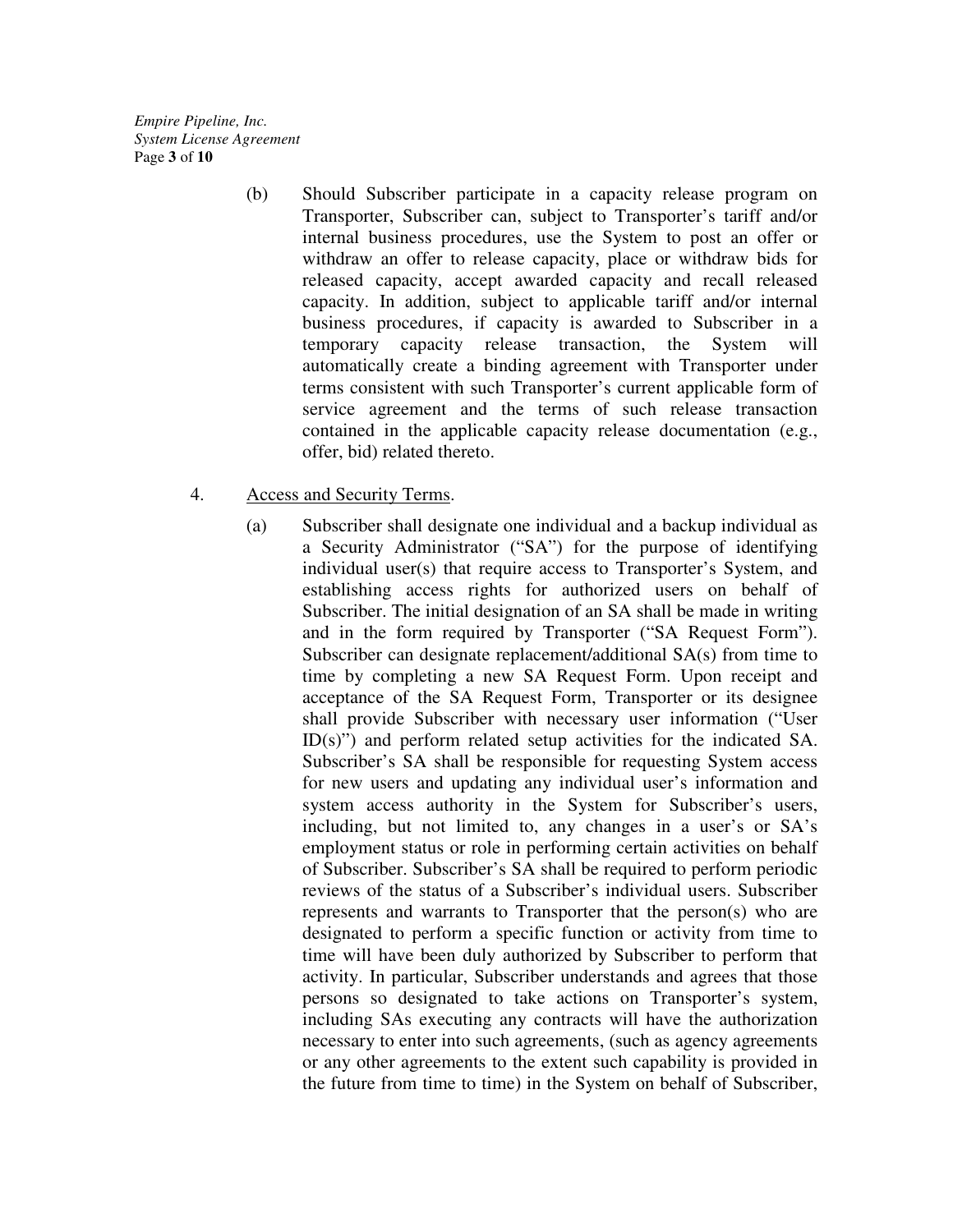*Empire Pipeline, Inc. System License Agreement*  Page **4** of **10**

> and Subscriber acknowledges that any such contracts, agreements or amendments entered into through the System by an SA shall legally bind Subscriber to the terms and conditions thereof. Subscriber also understands and acknowledges that persons designated to submit any offer, bid or recall for capacity on behalf of Subscriber pursuant to Transporter's capacity release program will have the authorization necessary to bind Subscriber to the results of such actions, including the acquisition or release of Subscriber's capacity and the associated additional charges or revised capacity rights created once the subject release transaction has been effectuated.

- (b) Any person permitted by Subscriber to access the System as provided in Section 4(a) above must have, and shall be deemed to have, the legal authority to act on behalf of Subscriber in performing those functions as listed on the menu of the System which may change from time to time. The person or persons executing this Agreement represent and warrant that they have the authority to enter into this Agreement and to authorize the appointment of the SA and other representatives of Subscriber to perform the specified functions. Transporter shall be entitled to rely on Subscriber's request in writing or its SA's designation of any individual user as having been duly authorized by Subscriber to perform the designated function or activity. It shall be Subscriber's responsibility to ensure that only properly designated individuals are granted access to the System. Transporter can act, and shall be fully protected by Subscriber in acting, in reliance upon any acts or things done or performed by subscriber's employees or designated agents on behalf of Subscriber and in respect to all matters conducted through the System.
- (c) Transporter shall not have any responsibility to monitor Subscriber's employees' access to the System or to determine or verify whether each individual using the issued User ID either (i) has the authority to perform the designated function or (ii) is actually the same employee that was issued the User ID. Any use of the System through the use of valid User IDs issued to Subscriber that have not been reported to Transporter as missing or stolen, shall be deemed to be used by Subscriber. Subscriber shall be solely responsible for any and all unauthorized or otherwise improper use of User ID issued to Subscriber including, but not limited to, the use of such User ID and passwords by persons who are no longer under Subscriber's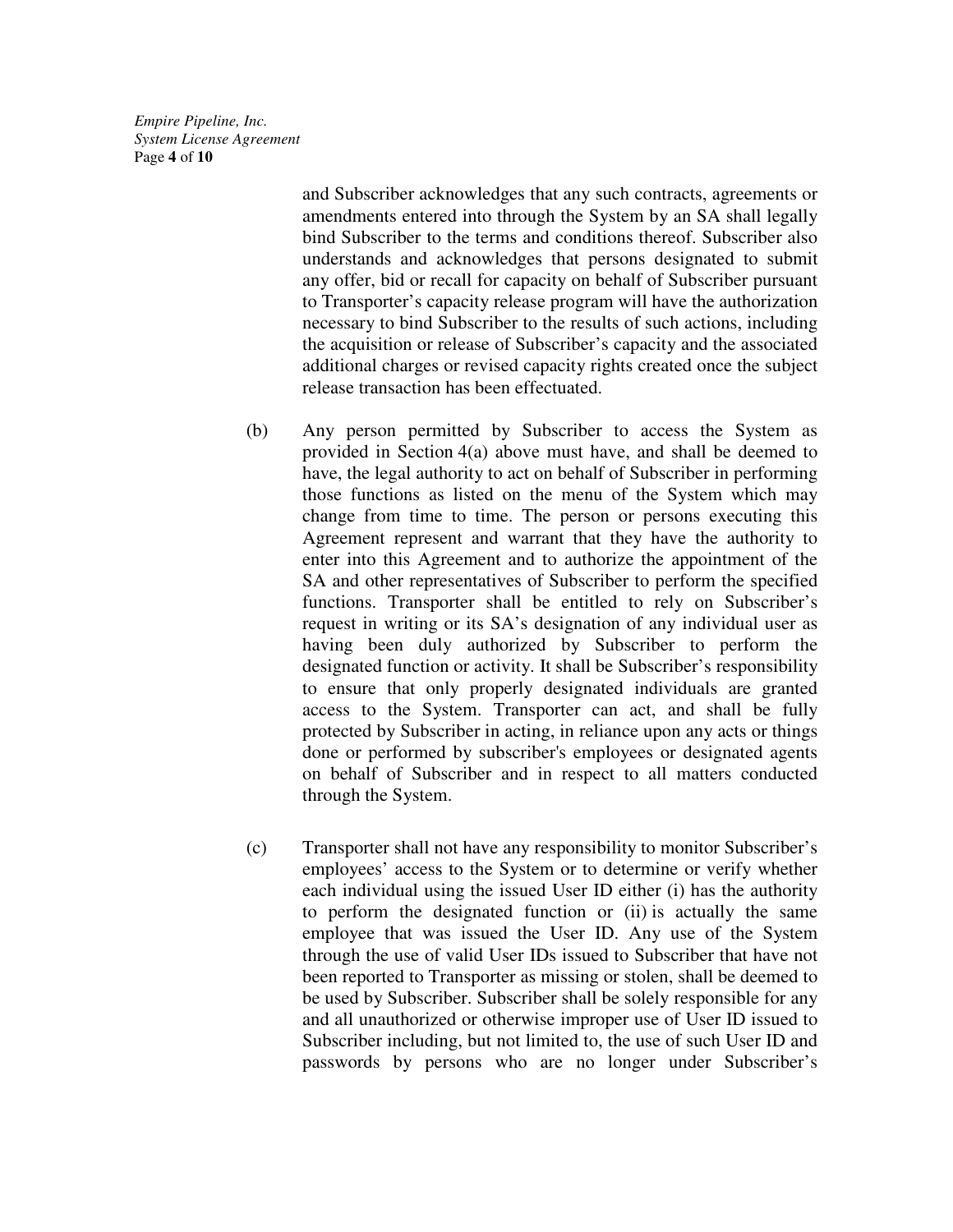*Empire Pipeline, Inc. System License Agreement*  Page **5** of **10**

> employment or control or no longer have the requisite authorization to conduct business on the System.

- (d) A User ID that remains inactive for ninety days or longer is subject to immediate suspension without notice. Transporter reserves the right to invalidate, immediately and without notice any User ID reasonably believed to have been subject to unauthorized, invalid or improper use or when Transporter has reason to believe that a security breach has occurred. Further, Transporter reserves the right to invalidate immediately and without prior notice any User ID or password in the event Subscriber breaches any of the terms of this Agreement.
- 5. Confidentiality. Subscriber shall treat all User IDs and passwords as confidential and allow use of such User IDs only by personnel that are designated by Subscriber's SA. Subscriber agrees that it will not disclose such User IDs and passwords and will inform its authorized personnel to keep confidential and not disclose any of the User IDs and passwords assigned to Subscriber to anyone without authority to access or conduct business on the System. Subscriber agrees to report to Transporter as soon as possible if it has reason to believe that a User ID has been misappropriated or stolen either directly or indirectly through the misappropriation ("hacking") of data on Subscriber's systems or if there is any indication that a security breach has occurred. Subscriber agrees to access data only for which it has authorization. Subscriber will notify Transporter in the event it is able to access through the System a third party's proprietary information or data not related to business transactions conducted by Subscriber. Subscriber shall also treat all information concerning the design or structure of the System as confidential, except as provided herein, and shall use reasonable efforts to prevent any unauthorized use of the System or the disclosure of any information relating to the design or structure of the System to any third party, whether such information is in the form of abstracts, printouts, computer generated data aggregations or files, or otherwise. Confidential information shall not include information that is: (1) public at the time of disclosure to Subscriber; (2) in Subscriber's possession at the time of disclosure through means which were not in violation of any obligation of confidentiality; (3) disclosed to Subscriber by a third party not under an obligation of confidentiality; or (4) required to be disclosed by Subscriber pursuant to applicable law, rule or regulation. Subscriber shall give Transporter written notice within three (3) business days of Subscriber's discovery of any event which reasonably suggests that the confidential relationship described herein has been violated by Subscriber. If Subscriber fails to maintain the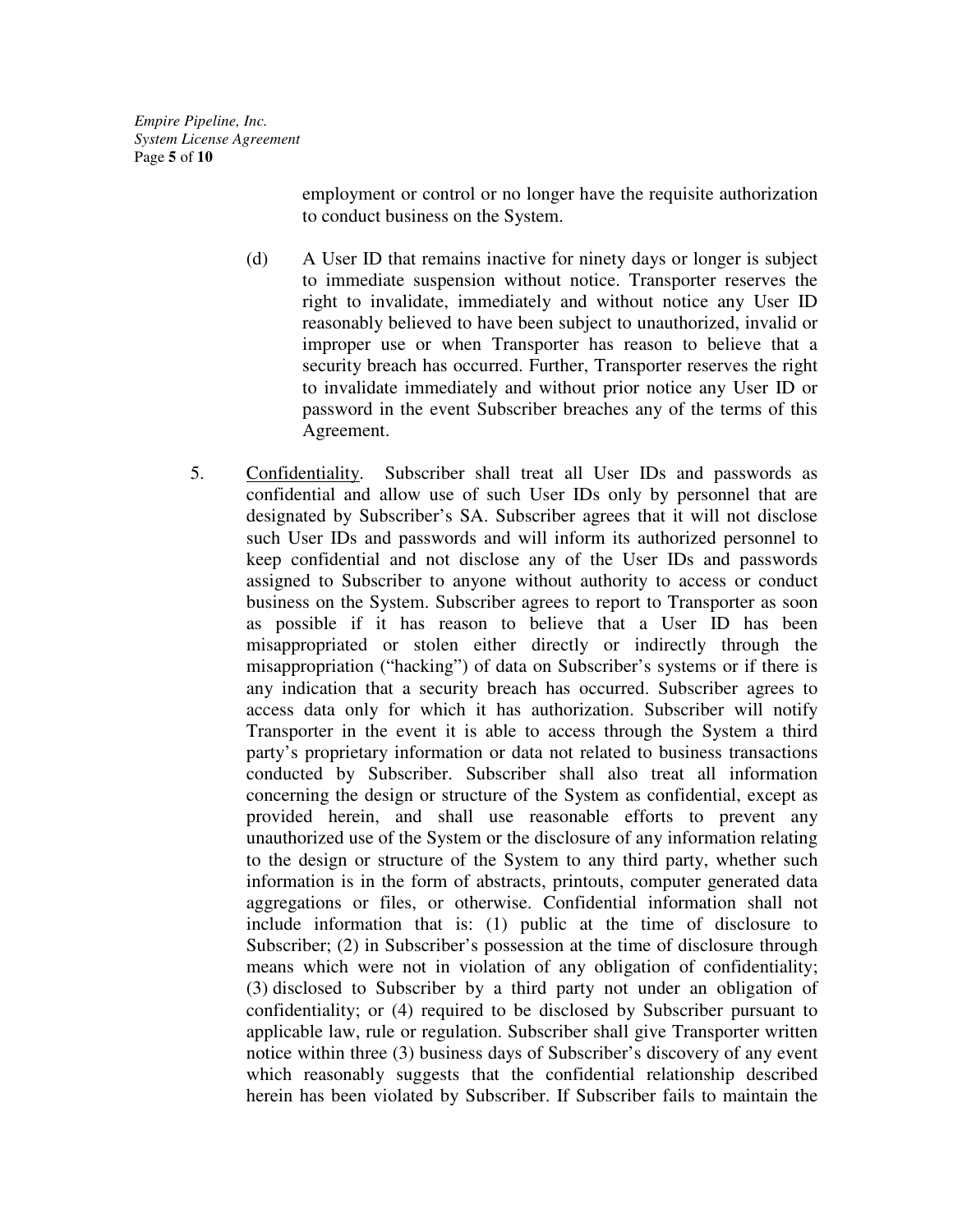*Empire Pipeline, Inc. System License Agreement*  Page **6** of **10**

> confidentiality as specified herein, Transporter retains the right, in addition to any other remedy that it may have, to immediately terminate this Agreement without prior notification. Subscriber's obligations under this section shall survive the termination of this Agreement.

- 6. Limited Warranty.
	- (a) Transporter will make reasonable efforts to ensure that the information accessible through the System is accurate and complete and to minimize any system downtime. However, Transporter does not warrant that any information accessible or transmitted through the System is, in fact, accurate, complete or without error. Subscriber acknowledges that, as with any electronic system, the System is subject to interruptions, failures and data corruption and that downtime may be necessary for repair, modification, upgrades or maintenance on the System. Therefore, Subscriber acknowledges that Transporter shall not be responsible for any data additions, omissions, failures, delays or interruption of the System.
	- (b) TRANSPORTER MAKES NO WARRANTY, EITHER EXPRESS OR IMPLIED, REGARDING THE OPERATION, PERFORMANCE OR USE OF ITS ELECTRONIC INFORMATION SYSTEM.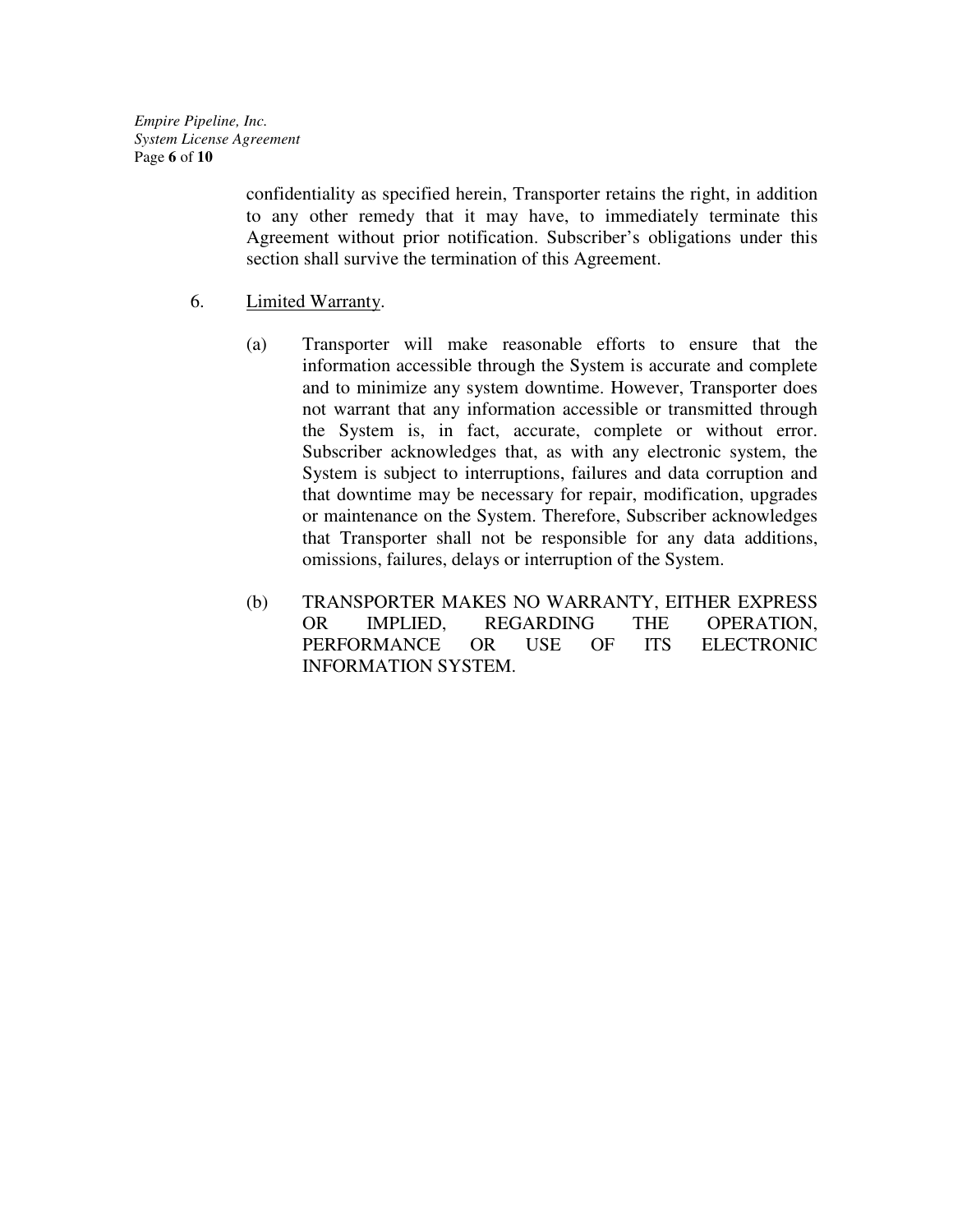*Empire Pipeline, Inc. System License Agreement*  Page **7** of **10**

- 7. Disclaimer of Liability.
	- (a) Except for the negligence, bad faith, fraud or willful misconduct of Transporter, Transporter expressly disclaims any and all liability for loss or damage to Subscriber or to any third parties associated with Subscriber's actions on or use of the System, including but not limited to any loss or damage resulting from any one or more of the following: (i) Subscriber's negligent or otherwise improper use of the System; (ii) any unauthorized use of the System; (iii) the loss or disclosure, whether deliberate or inadvertent, of any User ID or password provided to Subscriber under the terms herein; (iv) any events of force majeure as specified under the terms of Transporter's Tariff or SOC, but also specifically including, electrical shortages or surges and/or power outages; (v) the performance of any third-party software or systems, third-party service providers, or Subscriber's internal networks, including the compatibility of the System therewith; (vi) an error in the entry of security or access data by Subscriber's SA; and (vii) any defects in computer hardware or equipment, interruption or failure of computer equipment, or other technical matters beyond Transporter's control.
	- (b) Subscriber agrees to defend, indemnify and hold Transporter harmless for all claims, demands, and causes of action, and any resulting damages, losses, costs and expenses (including reasonable attorneys' fees and court costs) and all other liabilities of any nature whatsoever which may be asserted against or imposed upon Transporter by any entity arising from Subscriber's use of the System, whether or not such use was proper or improper, or a breach of this Agreement by Subscriber. However, Subscriber shall not be obligated to defend or indemnify Transporter for the negligence, bad faith, fraud or willful misconduct of such party. If Subscriber is a municipality or other state instrumentality, this Section 7(b) shall not apply to the extent it is contrary to the laws of the state in which the municipality or other state instrumentality is located.
	- (c) NEITHER PARTY HERETO SHALL BE LIABLE TO THE OTHER FOR ANY SPECIAL, INCIDENTAL, EXEMPLARY OR CONSEQUENTIAL DAMAGES ARISING FROM OR AS A RESULT OF THE USE OR THE INABILITY TO USE THE SYSTEM. IN PARTICULAR, AND WITHOUT INTENT TO LIMIT THE FOREGOING, TRANSPORTER IS NOT RESPONSIBLE FOR LOST PROFITS OR REVENUES, DAMAGE TO COMPUTER HARDWARE OR SOFTWARE,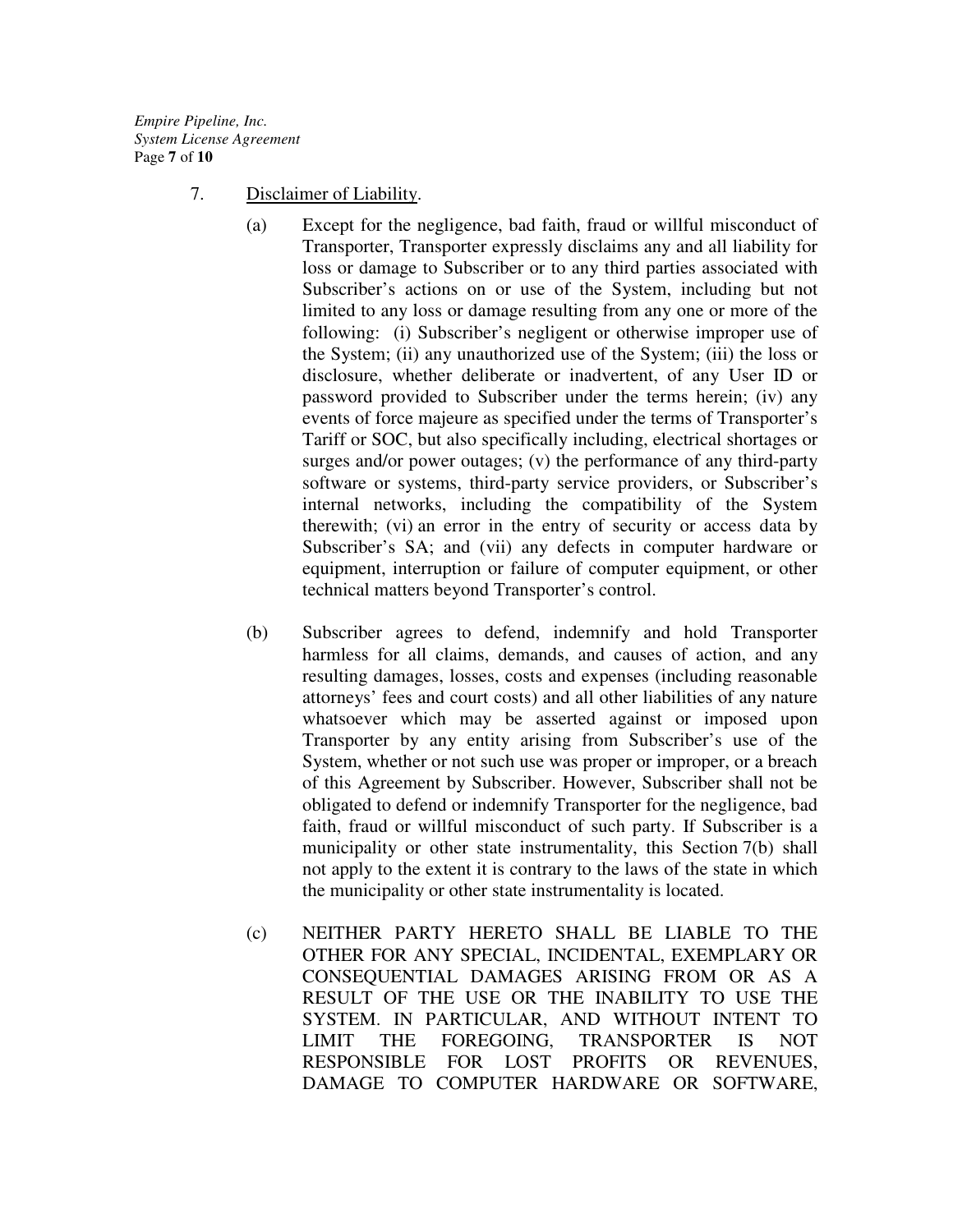LOSS OF DATA, OR CLAIMS OF SUBSCRIBER OR THIRD PARTIES ARISING OUT OF SUBSCRIBER'S USE OF THE SYSTEM.

8. Validity and Enforceability of Agreements and Notices. This Agreement has been executed by the Parties to evidence their mutual intent to exchange information and conduct business by use of the System, including the creation of binding agency agreements and/or such other agreements to the extent such agreement capability is provided by Transporter in the future and any related agreements, amendments, and obligations arising thereunder and otherwise related thereto. Any contractual commitment executed on the System by an SA shall be deemed for all purposes to have been "signed" and to constitute an "original" when printed from electronic files or records established and maintained in the normal course of business. The Parties agree not to contest the validity or enforceability of any such contractual commitments under the provisions of any applicable law relating to whether certain agreements are to be in writing or signed by the Party to be bound thereby. Any contractual commitment entered into by the Parties through the System may be introduced as documentary evidence in any judicial, arbitration, mediation or administrative proceedings, and will be admissible as between the Parties to the same extent and under the same conditions as other business records originated and maintained in documentary form. Neither Party shall contest the admissibility of copies of any contractual commitment entered into by the Parties through the System under either the business records exception to the hearsay rule or the best evidence rule on the basis that the contractual commitments were not originated or maintained in documentary form. To the extent Subscriber and Transporter utilize the System to transmit and receive notices consistent with the terms of the respective tariff, SOCs, and service agreements of Transporter, then such notice obligations shall be deemed to be satisfied and shall constitute valid notice by the Party giving such notice. Subscriber is responsible for maintaining and updating the email addresses of those individual users that Subscriber elects to receive electronic notices under the terms of Transporter's tariff and SOCs and for ensuring that its personnel responsible for receiving electronic notices take all necessary steps to ensure that any notices received through e-mail messages are promptly opened and read.

9. Miscellaneous.

a.) No waiver by any party of any one or more defaults by the other in the performance of any provisions of this Agreement shall operate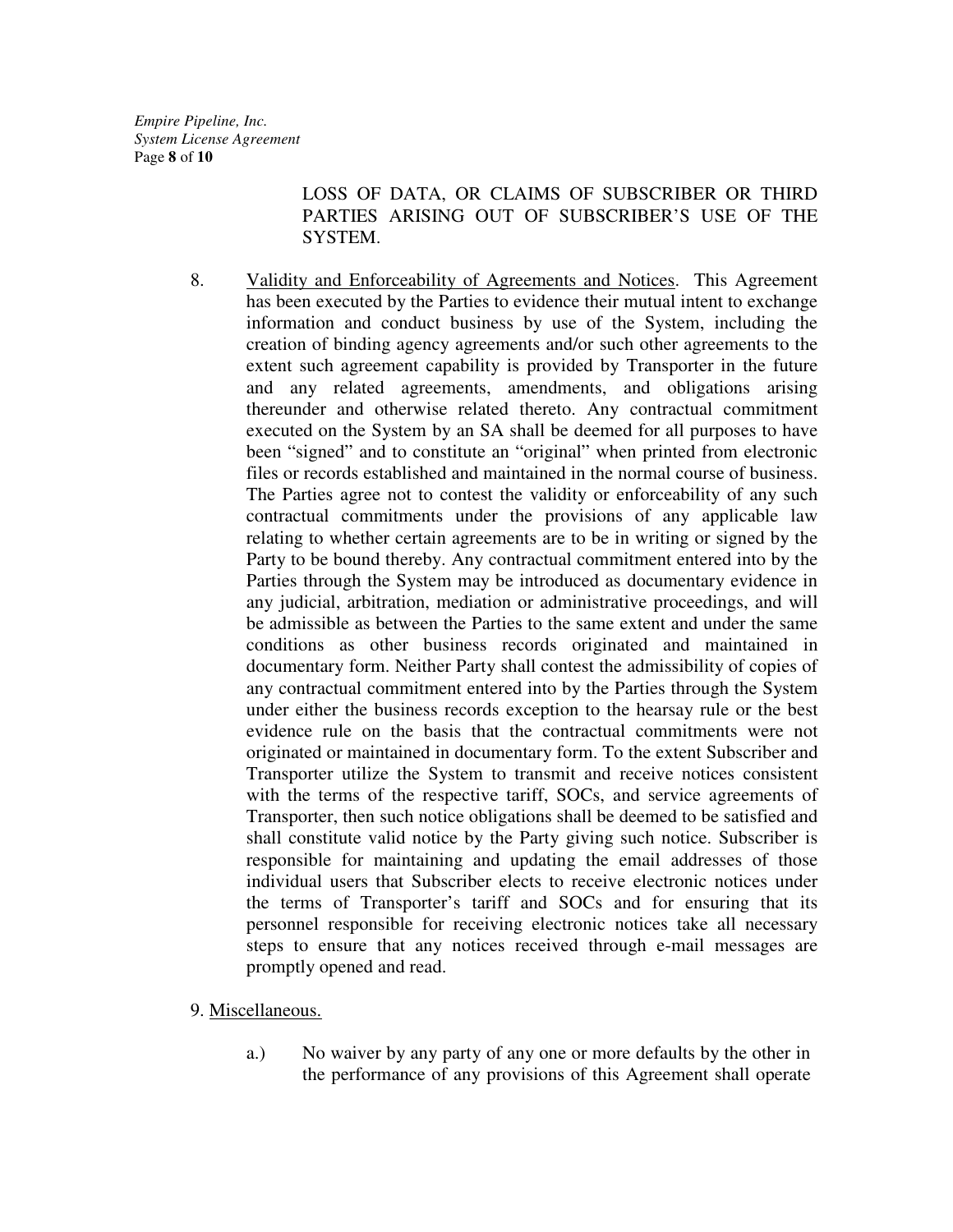*Empire Pipeline, Inc. System License Agreement*  Page **9** of **10**

> or be construed as a waiver of any other default or defaults, whether of a like or of a different character.

- b.) Any company which shall succeed by purchase, merger or consolidation of the gas related properties, substantially as an entirety, of Transporter or of Shipper, as the case may be, shall be entitled to the rights and shall be subject to the obligations of its predecessor in title under this Agreement. Either party may, without relieving itself of its obligations under this Agreement, assign any of its rights hereunder to a company with which it is affiliated, but otherwise, no assignment of this Agreement or of any of the rights or obligations hereunder shall be made unless there first shall have been obtained the consent thereto in writing of the other party. Consent shall not be unreasonably withheld.
- c.) This Agreement and the respective obligations of the parties hereunder are subject to all present and future valid laws, orders, rules and regulations of constituted authorities having jurisdiction over the parties, their functions or gas supply, this Agreement or any provision hereof. Neither party shall be held in default for failure to perform hereunder if such failure is due to compliance with laws, orders, rules or regulations of any such duly constituted authorities.
- d.) The subject headings of the articles of this Agreement are inserted for the purpose of convenient reference and are not intended to be a part of the Agreement nor considered in any interpretation of the same.
- e.) No presumption shall operate in favor of or against either party hereto as a result of any responsibility either party may have had for drafting this Agreement.
- f). **THE INTERPRETATION AND PERFORMANCE OF THIS AGREEMENT SHALL BE IN ACCORDANCE WITH THE LAWS OF THE COMMONWEALTH OF PENNSYLVANIA, WITHOUT RECOURSE TO THE LAW REGARDING THE CONFLICT OF LAWS.**
- g.) This Agreement and any amendments thereto may be executed in any number of counterparts, each of which shall be deemed an original, but all of which together shall constitute one and the same Agreement. The Parties agree that a facsimile, email or other